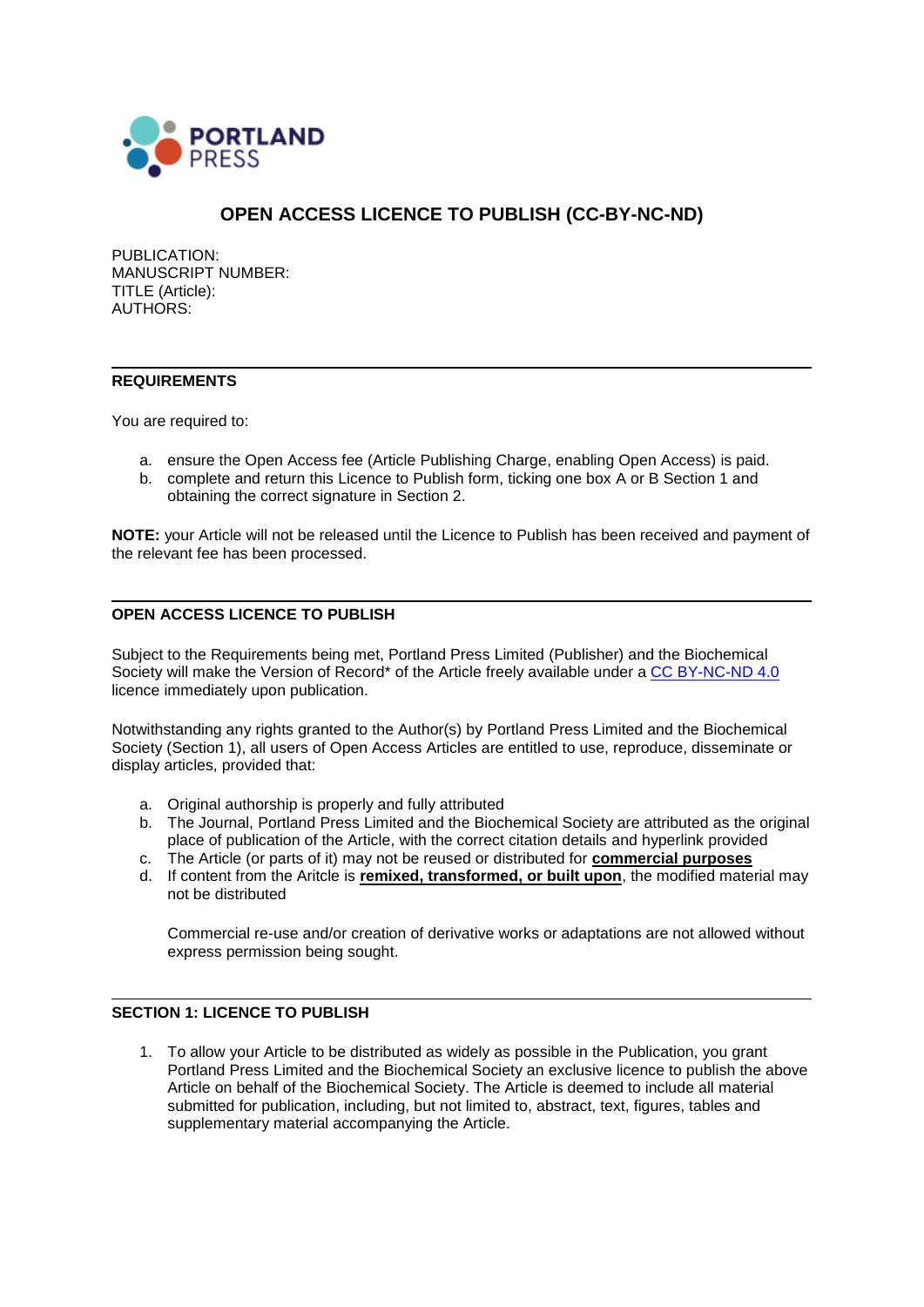- 2. Ownership of copyright remains with the Author(s) (or the Author(s)'s Employer if the Employer owns the copyright in the work).
- 3. Provided that when reproducing the Article or extracts from it, the provenance of the Publication (journal) is acknowledged in standard bibliographic citation form, the Author(s) retains the following non-exclusive rights:
	- a. to use the article as long as it is not sold or given away in ways which would conflict directly with the Publisher's commercial business interests;
	- b. to reproduce the Article, in whole or in part, in any work of which they are the Author(s) so long as reproduced work is not sold or given away in ways which would conflict directly with the Publisher's commercial interests;
	- c. to use the Article for the purposes of teaching at the academic organization at which they work, including use in course packs.

Despite non-commercial and no-derivatives clauses of the [CC BY-NC-ND](https://creativecommons.org/licenses/by-nc-nd/4.0/legalcode) licence for the Article, as the Author(s) you need not seek permission from Portland Press Limited and the Biochemical Society to apply the above rights.

#### $\bigcap$ **A. Copyright belongs to the Author or the Author's employer**

Portland Press Limited and the Biochemical Society are granted an exclusive licence for the full period of copyright throughout the World:

- 1. to publish, reproduce, distribute, display and store all versions of the Article in the Journal in all forms in all media whether now known or developed hereafter (including without limitation, print, digital and electronic) in all territories throughout the world and in all universes;
- 2. seek payment of fees from corporate and academic bodies or individuals for the privilege of adapting and or selling electronic or print copies or derivative versions of the article (e.g. reprints);
- 3. to translate any version of the Article into other languages, create electronic links to thirdparty material wherever it may be situated; create adaptations, abstracts, summaries or extracts, or other derivative works based on the Article in such translations, electronic links, abstracts, summaries and extracts, or other derivative works;
- 4. to deposit copies of the article in online archives maintained by Portland Press Limited and the Biochemical Society or by third parties authorized to do so by Portland Press Limited and the Biochemical Society;
- 5. Portland Press Limited is authorized to act on your behalf to defend copyright in the Article should anyone infringe it and to register the copyright of the Article in other countries, if necessary.

# **B. The Article is in the public domain (e.g. US Government publication), protected by the UK Crown Copyright or cannot be fully licensed as requested**

If you selected B, please briefly indicate the reason here:

# **SECTION 2: DECLARATION**

You are confirming that:

- a. the material is original
- b. you are the sole Author(s) and sole owner(s) of copyright in the Article
- c. any Author who has signed this agreement for or on behalf of all other Authors has the full right, power and authority to enter into this agreement with the Publisher and the Biochemical Society and that all Co-Authors have read and agreed the terms of this agreement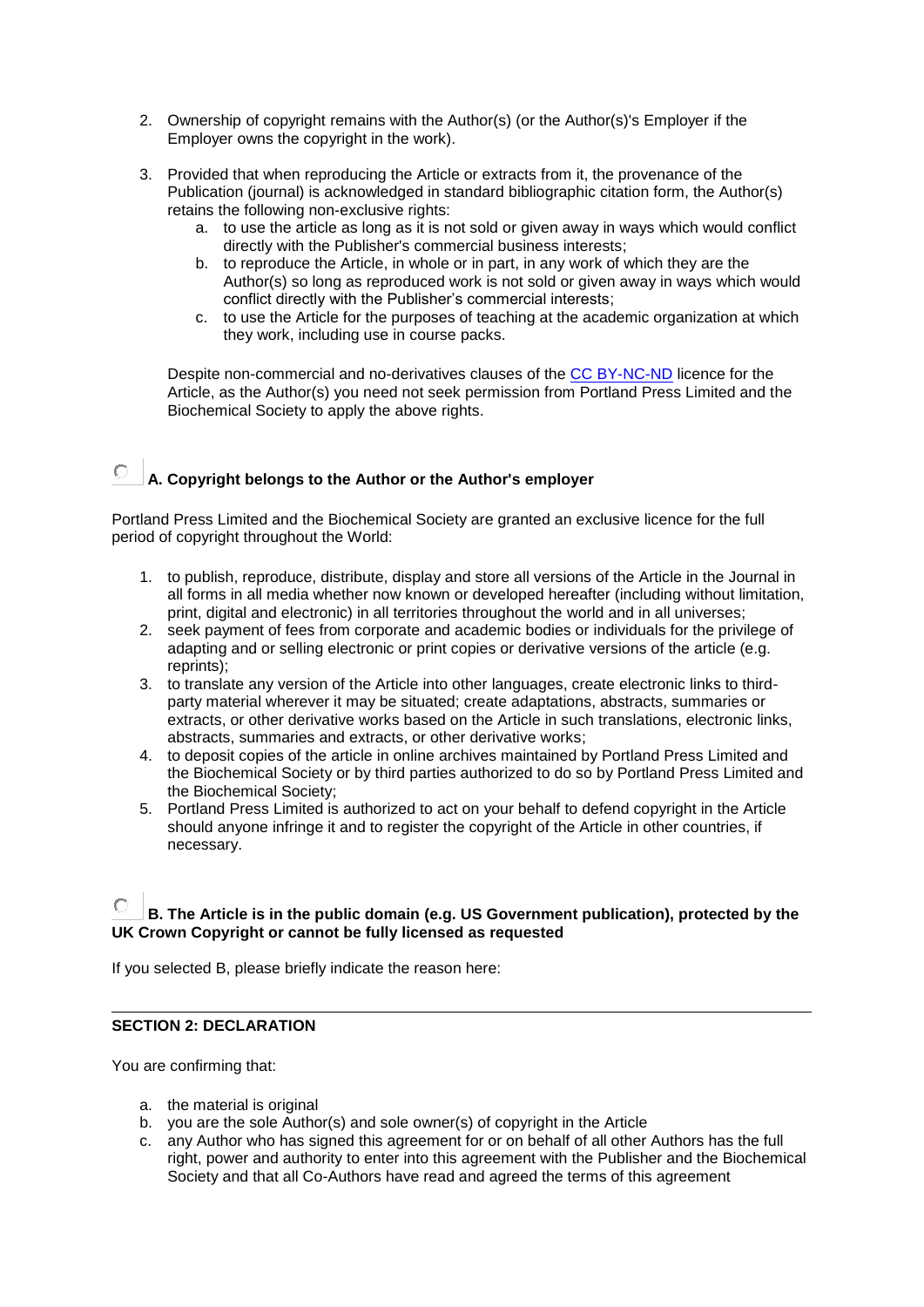- d. the Article is not under consideration for publication elsewhere and has not been previously published elsewhere
- e. all of the institutions in which the work reported in the Article was carried out have authorized publication of the Article
- f. you agree that this Article will be distributed by Portland Press Limited and the Biochemical Society under the terms of the Creative Commons Attribution Licence (CC-BY-NC-ND) [\(http://creativecommons.org/licenses/by-nc-nd/4.0/](http://creativecommons.org/licenses/by-nc-nd/4.0/) ), which permits unrestricted readership and sharing of the article in its entirety provided that:
- o the original work is properly cited
- o the material may not be reused or distributed for **commercial purposes**
- o if the material is **remixed, transformed, or built upon**, the modified material may not be distributed

Commercial re-use and/or creation of derivative works or adaptations are not allowed without express permission being sought.

You warrant to Portland Press Limited and the Biochemical Society that:

- a. the material contains no violation of any existing duty of confidentiality, contract or intellectual property rights (including without limitation copyright, patent, or trademark or other third-party right)
- b. nothing in the article is obscene, defamatory, libellous or unlawful or in any way actionable
- c. all statements purporting to be facts contained in any version of the Article are true and any formula or instruction contained in the Article will not, if followed accurately, cause any injury, illness or damage to the user
- d. if any version of the Article includes excerpts from other copyright works, the Author(s) has obtained permission from the copyright holders of such material to enable the Author(s) to grant the rights contained herein and that such material has been appropriately acknowledged in the Article
- e. copies of all such permissions are attached to this licence and returned to the Publisher
- f. you will indemnify and keep indemnified the Publisher in respect of claims made against it by third parties for copyright infringement related to publication of the material, or any actions concerning the ownership of the material or rights to publish the material.

Name:

 $Date:$ 

## **Copyright belongs to the Employer(s)**

If your Employer(s) (e.g. HMSO, CSIRO) claims copyright in this Article then this form must *also* be signed by a person authorized to sign for and on behalf of your Employer(s), as confirmation that your Employer(s) accepts the terms and conditions of this licence.

Signed for and on behalf of the Employer(s): \_\_\_\_\_\_\_\_\_\_\_\_\_\_\_\_\_\_\_\_\_\_\_\_\_\_\_\_\_\_\_\_\_\_\_

Print name:

Date: \_\_\_\_\_\_\_\_\_\_\_\_\_\_\_\_\_\_\_\_

### **NOTES**

1. No article will be published unless a signed Licence to Publish form has been received by Portland Press Ltd.